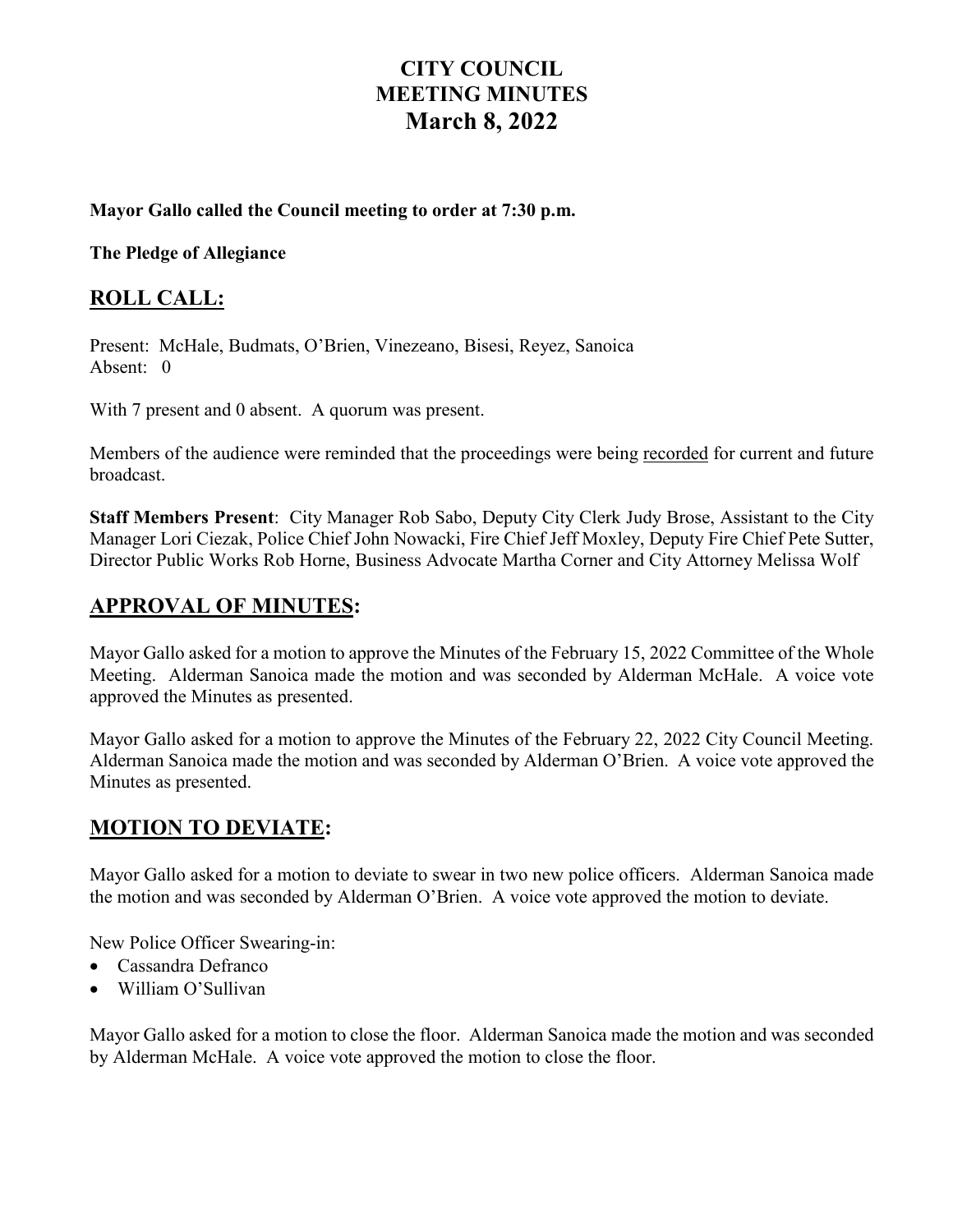# **MAYOR'S REPORT: None**

## **WARD REPORTS:**

Alderman O'Brien gave the Economic Development Committee monthly update.

Alderman Reyez advised residents in Ward 6 that Public Works will be making emergency sanitary sewer repairs to a resident on Magnolia Drive starting on March  $10<sup>th</sup>$ . The excavation will take place on Brookmeade Drive and they will need to shut down a portion of the street. There will be signs and detours posted.

# **MEETING OPEN TO THE PUBLIC FOR 20 MINUTES:**

Mayor Gallo read the rules of procedures for addressing the City Council.

Dr. Arvind Goyal provided the science and data regarding cannabis and encourages Council to require cannabis businesses to fund a dedicated professional service/task force to help prevent and manage the expected cases of addiction.

Linda Ballantine of Rolling Meadows spoke about the economic development in the location of the proposed zoning code amendment and encouraged Council to consider the adverse effects to the large class A and class B corporate businesses within Rolling Meadows that are drug free work places.

Glenn Taras of Rolling Meadows stated that he is opposed to the proposed cannabis ordinance and he doesn't see a need for a second dispensary in Rolling Meadows.

Luke Funk of Rolling Meadows stated that he is in favor of the proposed cannabis ordinance. He's concerned about the organization in Florida that's passing around fear in Rolling Meadows. Mr. Funk also stated that Council is hearing from the loud minority but not the silent majority.

# **PENDING:**

## **A) Ordinance No. 22-11 – Amend Sections 122-85 and 122-331 of the Code of Ordinances of the City of Rolling Meadows, Illinois, to Allow and Regulate Adult Use Cannabis Dispensaries as an Allowable Special Use in Commercial Zoning Districts (2nd Reading)**

Mayor Gallo read the title into record and asked for a motion to adopt this Ordinance. Alderman Sanoica made the motion and was seconded by Alderman McHale.

Alderman O'Brien stated that personally he is in favor of this but that is not why he's on the dais. He thanked the nearly 70 residents that reached out to him and stated that 66% of those residents were opposed to this ordinance and felt that one dispensary in Rolling Meadows is enough. Alderman O'Brien stated that he will be voting no.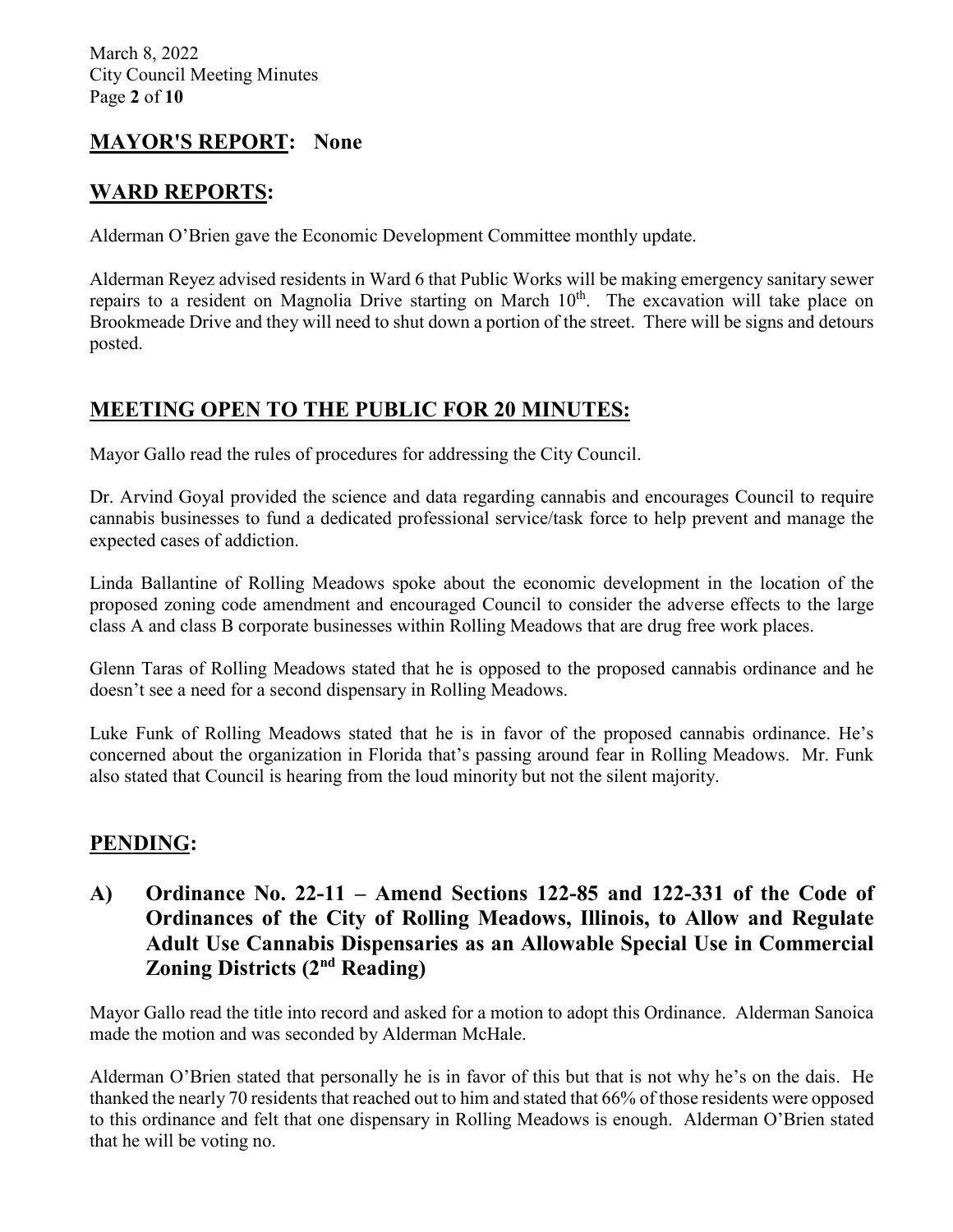March 8, 2022 City Council Meeting Minutes Page **3** of **10**

Alderman Bisesi stated that he put a lot of thought into this. He received some feedback since the last meeting but not as much as he hoped. Alderman Bisesi made some phone calls to residents within his Ward to determine if there was a silent majority and he's convinced that there is a silent majority in favor of this. Most of the residents that he contacted were concerned about the flyer they received but once he explained what exactly Council was voting on they understood. Alderman Bisesi is concerned with the proliferation of dispensaries and feels the previous Council did a horrible job with gaming and doesn't want that to happen with this. Alderman Bisesi proposed one amendment to the ordinance, to add "no more than one within this area". Alderman Bisesi made a motion to amend the ordinance and was seconded by Alderman Sanoica.

Alderman Sanoica stated that she appreciates the concern that many residents have regarding this issue. Because the State statute does not allow for additional dispensaries within a 1500 foot radius and feels that this amendment would be overkill but thinks that if the State statute would ever change Councilshould return to this ordinance to adjust it to make sure only one would fit in this area. As it stands, she doesn't anticipate that there would be any more than one in this specific area which borders another municipality so that would influence whether or not we can have one or none. At this time, Alderman Sanoica would not be in favor of the amendment.

Alderman Bisesi stated that things do change and now is the appropriate time to add the language to the ordinance.

Alderman McHale stated that it would be appropriate for that specific area to only have one dispensary.

Attorney Wolf stated that she can draft the language based upon the motion which would be to amend exhibit 1 of the ordinance to limit the number of dispensaries in commercially zoned districts to one.

Alderman Budmats stated that he was part of the previous Council that did a horrible job with the gambling ordinance and this is exactly how it happened, we started out with one and then it went to only if it's in a restaurant and that it will be well controlled and generate income and now there are residents saying we didn't do a good job of controlling it and it proliferated. Alderman Budmats guarantees that within a year or two residents will say we did a bad job of handling this as well and it always starts out with just one. Alderman Budmats will be voting no out of respect for his residents but understands what Alderman Bisesi is trying to accomplish.

ROLL CALL:

AYES: Sanoica McHale, Bisesi, Reyez NAYS: Budmats, O'Brien, Vinezeano ABSENT: 0

With 4 in favor and 3 opposed. This amendment passes.

Mayor Gallo stated that Ordinance No. 22-11 is now back for final approval as amended.

Alderman McHale stated that she contacted and spoke with many residents in Ward 1 about this ordinance and she appreciates everyone's opinions. She put a lot of thought into this and heard passionate arguments from residents that are in favor and opposed to this issue. Tonight's vote is on a special use permit in a very specific area, the commercial district east of New Wilke Road. The Planning and Zoning Commission voted unanimously in favor of this text amendment. Alderman McHale is concerned that if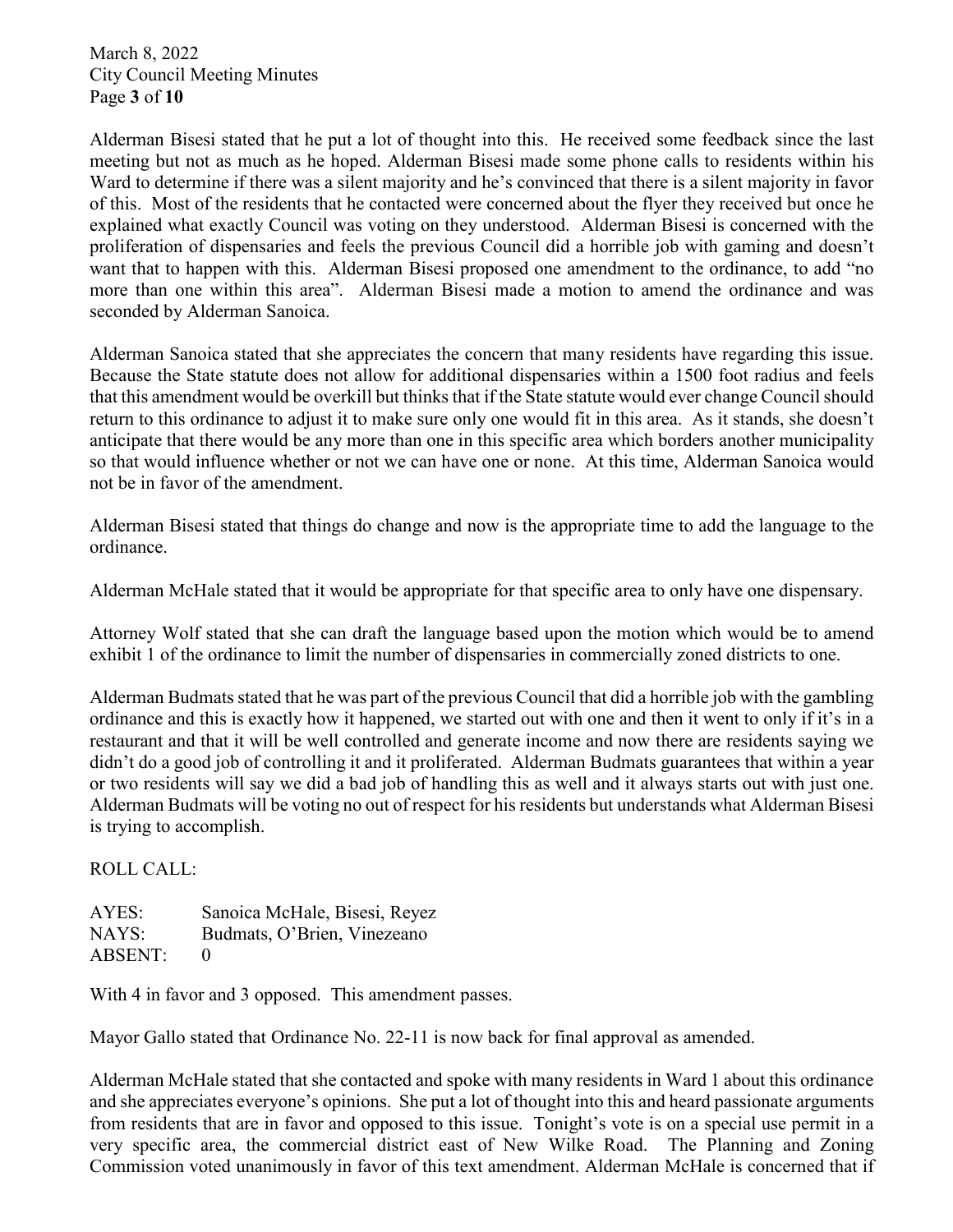March 8, 2022 City Council Meeting Minutes Page **4** of **10**

we do not pass this ordinance for this area it would open up space and give an opportunity for a neighboring community to open up a dispensary within their boundaries in the same general location. It would still be in the community but we would get zero benefits from that. She finds it difficult to deny this special use permit to a legal business that would bring an economic benefit to this City while being in an area that is the least obtrusive and limited impact on the residential areas especially when we do not have many areas in Rolling Meadows as is.

Mayor Gallo commended his colleagues who went out and contacted residents in their Ward as this was a one sided channel of communication initiated by the flyers. As one of the speakers mentioned earlier regarding the size of our population, we have about 24,000 residents and as of the 2020 Census results we have over 18,000 residents who are 18 and over. We all know from campaigning that if you want to get a message across you have to deliver thousands of flyers to the population. To Alderman O'Brien's point, collectively we heard from about 73 residents but that also discounts the remaining individuals who were either indifferent or in favor but didn't voice their concerns because the flyer was telling only those that were opposed to speak. Mayor Gallo thinks it's very important that we solicit feedback and not just take the sentiment that is delivered to us and make sure we consider all of the flyers that went out in the community and we received 73 responses in opposition.

Alderman O'Brien clarified that it was 73 total calls he received not all in opposition. It was a cumulative number of 73 and 66% of that were opposed.

Mayor Gallo stated that 73 was collective of what the entire Council received in opposition.

Alderman Vinezeano stated that she received numerous calls and emails. Most of them were opposed and a few were in favor. A lot of the phone calls were from residents with questions, some asking what ordinance is Council looking to change, how it would benefit the community and would it effect the residents, etc. This is too new to really have the facts so she answered the questions honestly. People are going to have their opinion and the flyer did not change their opinion on this topic. Alderman Vinezeano had an overwhelming response to vote no against this and she will continue to vote no.

ROLL CALL:

AYES: McHale, Bisesi, Reyez, Sanoica NAYS: Budmats, O'Brien, Vinezeano ABSENT: 0

With 4 in favor and 3 opposed. This Ordinance was adopted as amended.

# **ORDINANCES (1st Reading):**

# **B) Ordinance No. 22-00– Authorize Reserving the City's 2022 Home Rule Private Activity Bond Volume Cap (1st Reading)**

Mayor Gallo read the title into record and asked for a motion to consider this Ordinance for 1<sup>st</sup> reading. Alderman O'Brien made the motion and was seconded by Alderman Sanoica.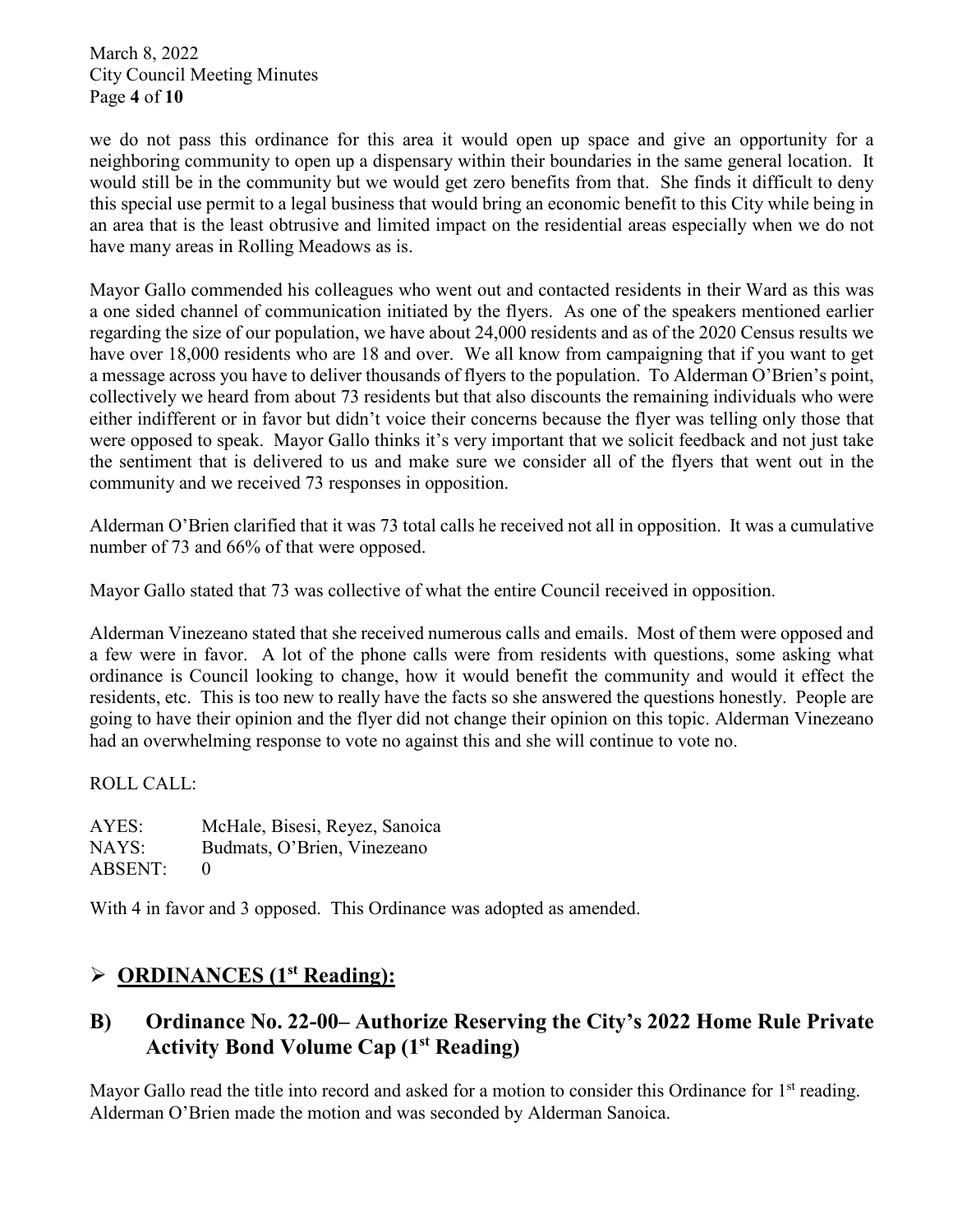March 8, 2022 City Council Meeting Minutes Page **5** of **10**

ROLL CALL:

AYES: Budmats, O'Brien, Vinezeano, Bisesi, Reyez, Sanoica, McHale NAYS: 0 ABSENT: 0

With 7 in favor and 0 opposed. This Ordinance moved forward for  $2<sup>nd</sup>$  reading.

# **NEW BUSINESS:**

# **C) MOTION TO APPROVE PAYMENT OF BILLS ON WARRANT 3/8/2022**

Mayor Gallo asked for a motion to approve the Warrant. Alderman Sanoica made the motion and was seconded by Alderman O'Brien.

ROLL CALL:

AYES: O'Brien, Vinezeano, Bisesi, Reyez, Sanoica, McHale, Budmats  $NAYS: 0$ ABSENT: 0

With 7 in favor and 0 opposed. The Warrant was approved.

# **CONSENT RESOLUTIONS:**

The Consent Resolutions consisted of two (2) items, items D and E. Mayor Gallo asked if any Alderman wished to remove any item from the Consent Agenda for Resolutions. No items were removed.

Mayor Gallo declared it in order for one motion to consider the Resolutions in one motion without debate. Alderman Sanoica made the motion and was seconded by Alderman Vinezeano. Mayor Gallo read the titles into the record.

- **D) Resolution No. 22-R-26 – Award a Three (3) Year Contract for Landscape Services FY2022 through FY2024 with Two (2) Annual Renewal Options**
- **E) Resolution No. 22-R-27 – Award a Construction Contract for the Brockway Sanitary Sewer Extension**

ROLL CALL:

| AYES:     | Vinezeano, Bisesi, Reyez, Sanoica, McHale, Budmats, O'Brien |
|-----------|-------------------------------------------------------------|
| NAYS:     |                                                             |
| ABSENT: 0 |                                                             |

With 7 in favor and 0 opposed. The Resolutions were adopted.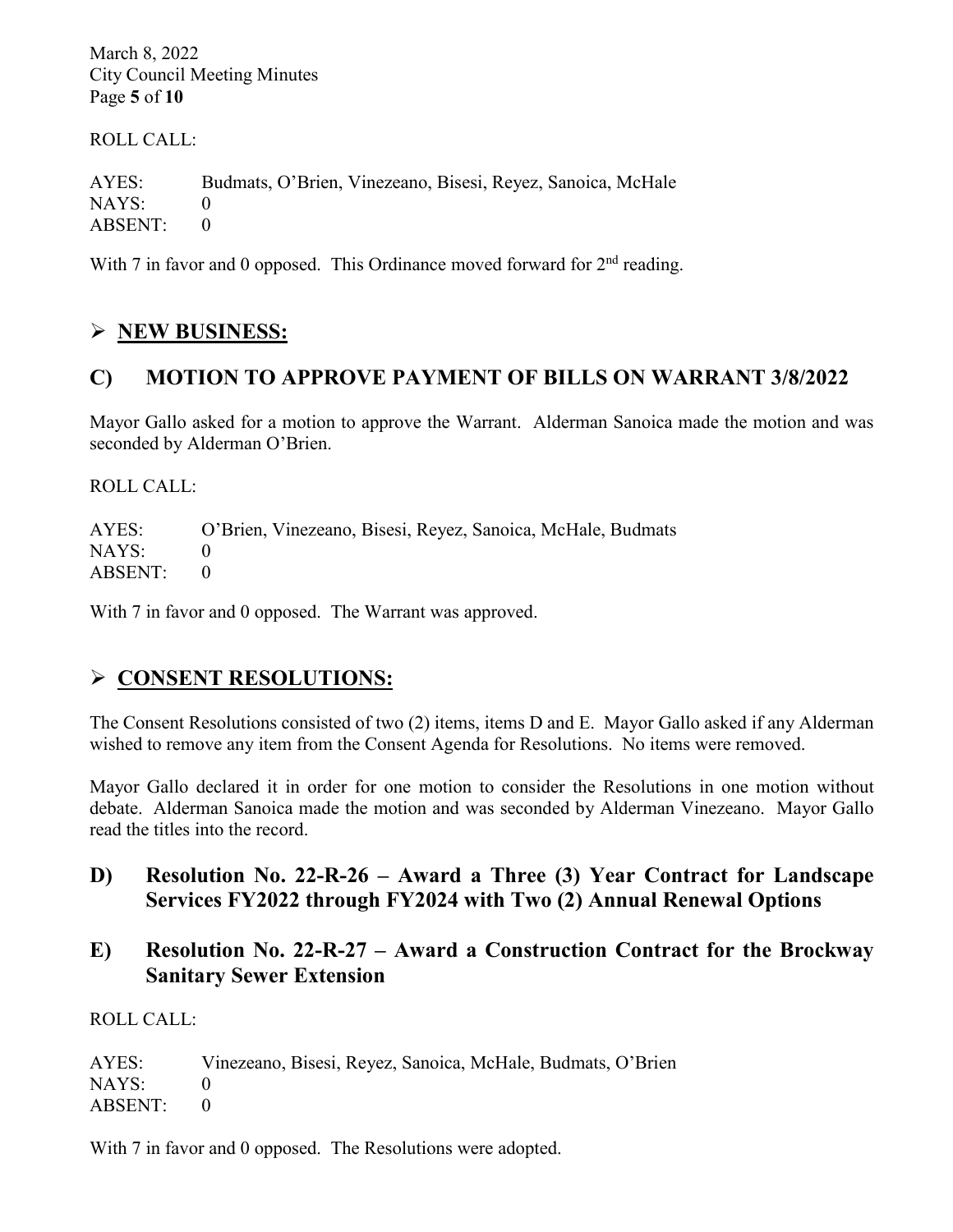March 8, 2022 City Council Meeting Minutes Page **6** of **10**

# **OTHER BUSINESS & REPORTS:**

### **Mayor's Appointments:**

#### *Library Board of Trustees Appointment*

• Adrienne Rubinkowski

Mayor Gallo asked for a motion to approve this appointment. Alderman Bisesi made the motion and was seconded by Alderman O'Brien.

#### ROLL CALL:

AYES: Bisesi, Reyez, Sanoica, McHale, Budmats, O'Brien, Vinezeano NAYS: 0 ABSENT: 0

With 7 in favor and 0 opposed. Adrienne Rubinkowski was appointed to the Library Board of Trustees.

| <b>Mayor's Proclamations:</b> | None |
|-------------------------------|------|
| <b>City Clerk's Report:</b>   | None |

### **City Staff Reports:**

**Lori Ciezak, Assistant to the City Manager reviewed the following:** 

### **1) Community Items of Interest**

- 1) The March Newsletter can be found on the City web site. Please visit [www.cityrm.org](http://www.cityrm.org/) and click on the "News & Views" tab.
- 2) Don't forget to 'spring forward' this Sunday, March 13 at 2AM for daylight savings. This is also a great time to test your smoke and carbon monoxide alarms and replace any nonfunctioning batteries or expired alarms.
- 3) Enjoy extra savings at five Rolling Meadows restaurants during the Chicago Northwest Eat Local Week! Visit Gus' Diner, Stadium Sports Club, Rep's Place, Los 2 Pollos Mexican or Coquelicot Café until March  $13<sup>th</sup>$  for valuable savings. Remember to mention the "Eat Local Week" discount. A list of more participating restaurants can be found at [EatChicagoNW.com.](http://www.eatchicagonw.com/)
- 4) Are you ready to rock and roll in Meadows this year? The City is proud to present many acclaimed bands this summer including 16 Candles, Hello Weekend, Wedding Banned, Student Body, Anthem, and many more. Stay up to date on City happenings and special events by visiting and following the City's Facebook page at, [facebook.com/cityofrollingmeadows.](http://www.facebook.com/cityofrollingmeadows)
- 5) Rolling Meadows Public Works department is now hiring seasonal employees at competitive pay in a variety of positions such as maintenance workers, clerical, custodial, and interns for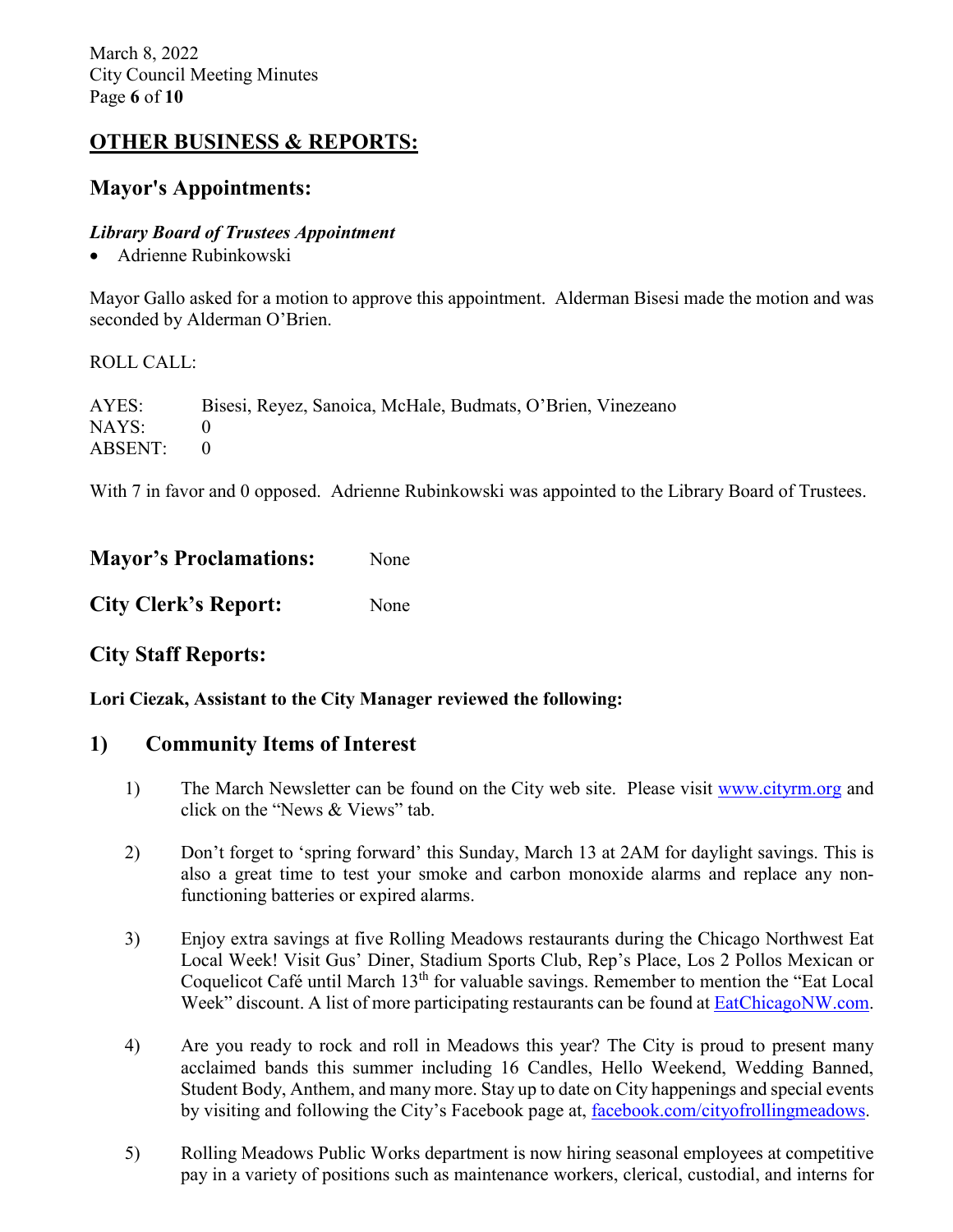community development and engineering. Applicants must be 18 or older and can apply by visiting [www.cityrm.org.](http://www.cityrm.org/)

- 6) Striving for safer streets in our City, the Rolling Meadows Police Department will be participating in the St. Patrick's Day traffic enforcement campaign from March 11-18. They will be actively enforcing DUI violations, speeding, unlawful use of cell phone while operating a motor vehicle, seatbelt enforcement and child safety seat violations. If alcohol will be part of your St. Patrick's Day festivities, don't get behind the wheel impaired, rather, plan ahead to ensure you have a safe ride home.
- 7) To raise funds for the IL Special Olympics this past Sunday, the Rolling Meadows Police Department did a 'polar plunge' into the icy waters at Twin Lakes Recreation Area in Palatine. The team raised over \$3,800 for these amazing athletes. A special thank you to all participants and especially to Officer Pak for his outstanding dedication to this and other Special Olympic fundraising events.

### **Martha Corner, Business Advocate reviewed the following:**

### **2) February 2022 New Businesses**

- 1) Ferreras Print Solution Inc. Sales/Rental Copiers & Printers
- 2) TMS Sales & Marketing, Inc. Manufacturer Reps
- 3) Astrology Gallery Books & Crystals
- 4) Barber Marketing Inc. d/b/a BMI Supply Theatre Supply & Installation
- 5) Figaro USA, Inc. Sales/Technical Support Gas Sensors
- 6) New Skills Training, LLC Workforce Development Training

### **Rob Horne, Director Public Works reviewed the following:**

## **3) Carnegie Drainage Improvement Status Report**

Over the course of the last two years, the City has received numerous drainage complaints in this area, many of which remain unresolved due to the cost prohibitive nature of many of the solutions. As a result, staff and the City Engineer have been active in pursuing funding opportunities through the Metropolitan Water Reclamation District. Unfortunately, to date, those efforts have not resulted in significant enough funding to make substantive changes in the area.

Staff and the City Engineer have worked to develop a short-term solution for the property at 1225 Carnegie Street, while also providing beneficial stormwater improvements to adjacent property owners. The solution developed by the City Engineer requires cooperation from several separate property owners. Coincidentally, after communications began with adjacent property owners, a petition for a special use was submitted for the property at 1125 Carnegie Street. As much of the concerns related to the property at 1225 result from conditions existing on 1125 Carnegie, Staff is working with the new owner to remedy these areas. Once completed, Staff will have the remaining improvements completed with the assistance of a contractor, using funds available in the Stormwater Fund, for projects of this nature.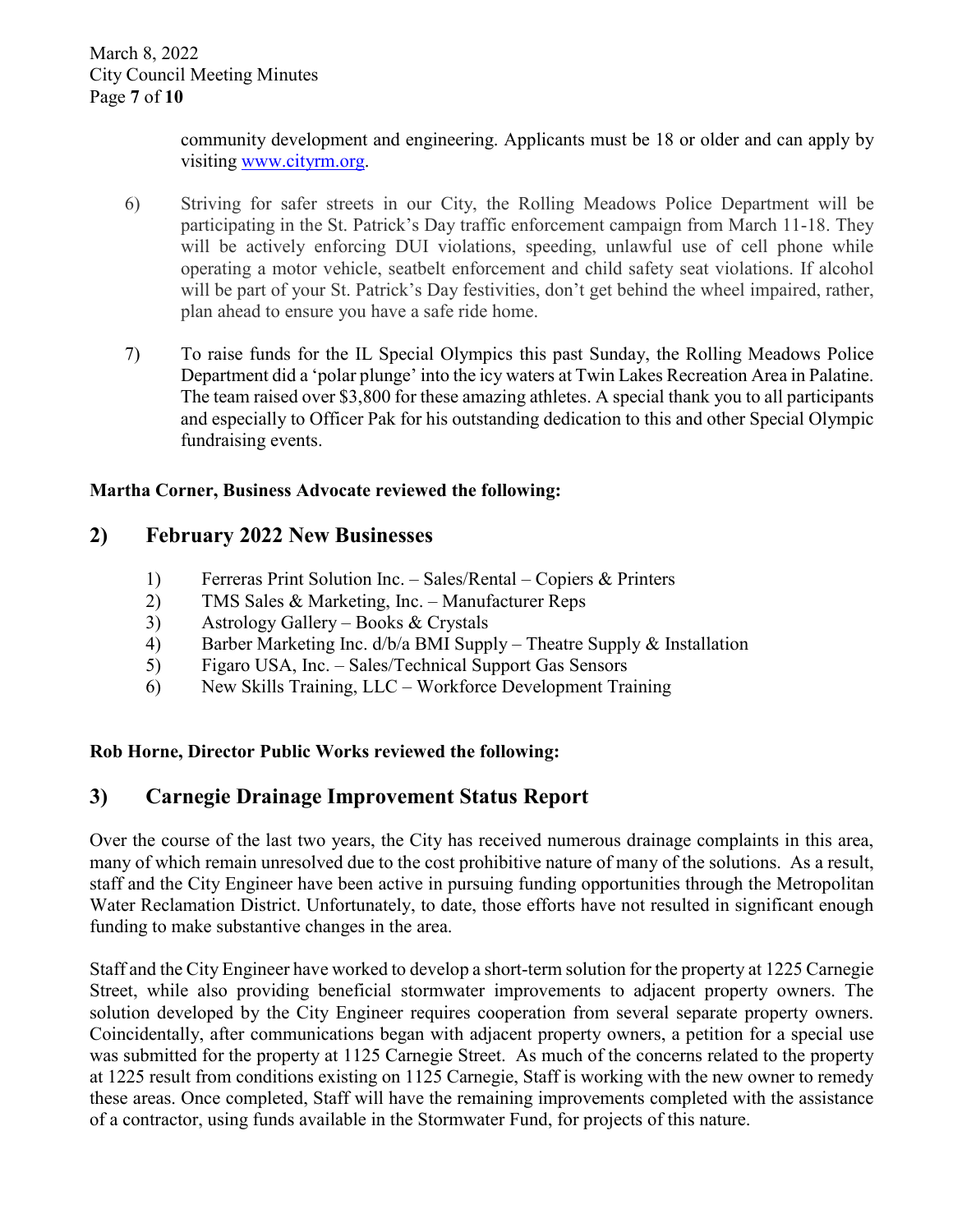March 8, 2022 City Council Meeting Minutes Page **8** of **10**

### **Rob Sabo, City Manager reviewed the following:**

## **4) March 15, 2022 Committee of the Whole Draft Agenda**

- *1) Firehall Concept Presentation*
- *2) Building Codes & Local Amendment Updates*
- *3) Temporary Suspension of Water Shut-Off/City Services for Non-Payment Discussion (Continued from the January 18, 2022 COW meeting)*
- *4) Discussion of the Use of ARPA Funds for Water Infrastructure Improvements*
- *5) Refuse Automation Update*
- *6) Personnel Rules and Regulations of the City of Rolling Meadows Related to the City's Pay Plan (postponed at 11/23/21 City Council Meeting)*

### **Rob Sabo, City Manager reviewed the following:**

## **5) March 22, 2022 City Council Draft Agenda**

*MOTION TO APPROVE CITY COUNCIL MINUTES OF THE MARCH 8, 2022 CITY COUNCIL MEETING* 

*MOTION TO DEVIATE: New Firefighter/Paramedic Swearing-In* 

- *Dusty Psaila*
- *Javier Salgado*
- *Nicholas Mann*

*MAYOR'S REPORT: WARD REPORTS: MEETING OPEN TO THE PUBLIC FOR 20 MINUTES:* 

*PENDING:* 

*A) Ordinance No. 22-00 – Authorize Reserving the City's 2022 Home Rule Private Activity Bond Volume Cap (2nd Reading)*

*CONSENT ORDINANCES:* 

*B) Ordinance No. 22-00 – Amend the Personnel Rules and Regulations of the City of Rolling Meadows Related to the City's Pay Plan (1st Reading)* 

*NEW BUSINESS:*

*C) MOTION TO APPROVE PAYMENT OF BILLS ON WARRANT MARCH 22, 2022*

### *CONSENT RESOLUTIONS:*

- *D) Resolution No. 22-R-00 – Approve Replacement of High-Ranger Forestry Vehicle*
- *E) Resolution No. 22-R-00 – Award a Contract for 2022 Annual Pavement Marking Services*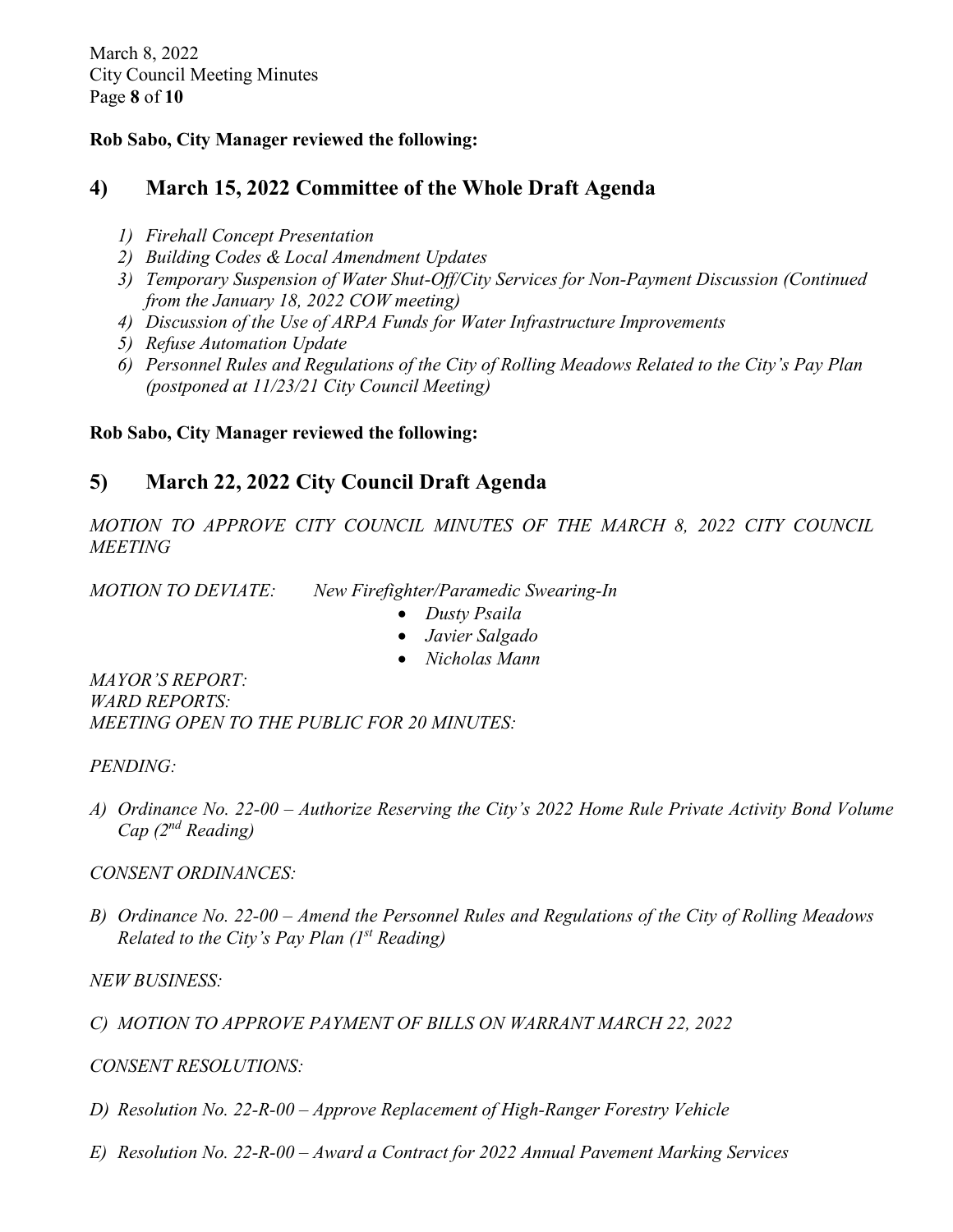March 8, 2022 City Council Meeting Minutes Page **9** of **10**

*F) Resolution No. 22-R-00 – Award a Contract for 2022 Annual Pavement Patching Contract* 

*G) Resolution No. 22-R-00 – Award a Contract for 2022 Annual Pavement Rejuvenator Contract* 

*OTHER BUSINESS & REPORTS:* 

*Mayor's Appointments: Mayor's Proclamations: City Clerk's Report: City Staff Reports: 1) Community Items of Interest 2) February 2022 Financials 3) April 26, 2022 City Council Draft Agenda*

*MATTERS NOT ON THE AGENDA:*

#### *CLOSED SESSION:*

*1) Review Closed Session Minutes – 5 ILCS 120/2 (c) (21) of the Illinois Open Meetings Act - Semi-annual review of the minutes as mandated by Section 2.06.*

*ADJOURNMENT:* 

### **MATTERS NOT ON THE AGENDA:** None

### **CLOSED SESSION:**

1) **Union Negotiations – 5ILCS 120/2 (c) (2) of the Illinois Open Meetings Act -** Collective negotiating matters between the public body and its employees or their representatives, or deliberations concerning salary schedules for one or more classes of employees.

Mayor Gallo stated the he would like to entertain a motion to go into closed session under section  $2(c)(2)$ of the Open Meetings Act regarding Union Negotiations. Alderman Sanoica made the motion and was seconded by Alderman McHale.

ROLL CALL:

AYES: Reyez, Sanoica, McHale, Budmats, O'Brien, Vinezeano, Bisesi NAYS: 0 ABSENT: 0

With 7 in favor and 0 opposed. City Council entered into Closed Session.

The audience and press were advised that they do not anticipate taking any action upon returning to open session.